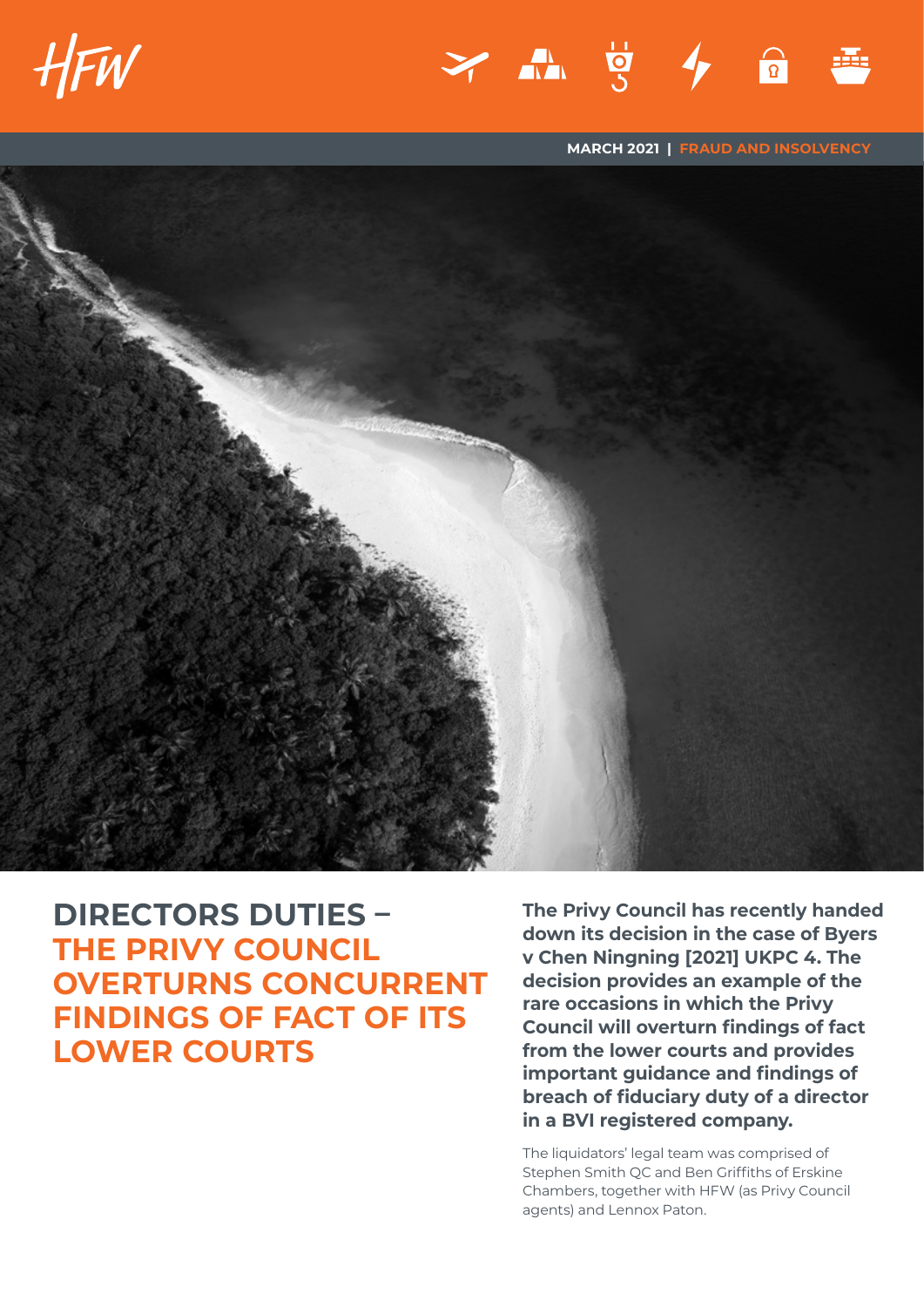This decision is of significance to commercial practice in the BVI and provides welcome guidance to directors of BVI companies as well as to appointed insolvency practitioners who might be faced with bringing proceedings for and on behalf of a company against former directors for breach of their duties whilst in office. This judgment also provides further commentary and assistance on when it will be appropriate for an appellate court to intrude upon and reassess findings of facts by lower courts. In this case the Privy Council overturned decisions of both the BVI High Court and the Eastern Caribbean Court of Appeal.

- 1. The facts of this case relate to a BVI company called Pioneer Freight Futures ("PFF") which was incorporated and established for the purpose of trading forward freight agreements. The futures contracts that PFF entered into related to rates for the shipment of freight, which allow shipowners and traders to manage their future exposure to the volatility of freight rates and costs.
- 2. In October 2009, and as a result of litigation that had taken place in London, PFF acknowledged that it was commercially insolvent. Shortly thereafter, in November 2009, PFF repaid a loan of US\$13 million in three tranches to a company called Zenato Investments Limited ("Zenato"), which had been entered into in May 2009. A matter of weeks after the loan was repaid, in December 2009, PFF was caused to enter into liquidation at the hands of its sole director ("Miss Chen").
- 3. In 2014, after carrying out their investigations, the liquidators from Grant Thornton were in a position to make a proposed interim dividend to PFF's creditors of 6%. Pursuant to that dividend, Miss Chen would have been due a personal payment of US\$5.4 million as a result of an assignment which had placed the debts of PFF to its parent company. The liquidators

withheld the payment of this dividend to Miss Chen on the basis that they contested that Miss Chen had wrongfully caused for the repayment of the US\$13 million loan to Zenato.

- 4. Miss Chen made an application to the BVI High Court for the payment of the interim dividend which had been withheld by the liquidators. Shortly thereafter, the liquidators also issued proceedings in the BVI High Court against Miss Chen for the sum of US\$13 million together with interest. The liquidators' claim was based on Miss Chen's: (i) alleged breach of fiduciary duty as a *de jure, de facto* or shadow director of PFF, or someone whose role in the affairs of PFF justified the imposition of fiduciary duties, and (ii) for the restoration of an unfair preference (as a voidable transaction within the meaning of, respectively, sections 245 and 244 of the Insolvency Act 2003).
- 5. It was common ground between the parties that Miss Chen had been PFF's sole director until the end of May 2009. However, there was a dispute as to when Miss Chen had resigned her directorship and the extent of her involvement in effecting the repayment of the loan to Zenato (this was despite the fact that Miss Chen had been the sole signatory for the bank accounts of PFF at the time when the relevant transfers were ordered/made).
- 6. A 4 day trial at first instance took place before Bannister J in March 2015 and a short judgment was handed down less than 2 weeks after that trial concluded. Bannister J dismissed the liquidators' claims and expressed himself in *"forthright and robust"* terms (as described by the Privy Council) when considering and addressing the claims brought by the liquidators.
- 7. The liquidators appealed this decision, and the subsequent appeal was heard over a period of

2 days in January 2016. Judgment for the appeal was not handed down by the Eastern Caribbean Court of Appeal until June 2018 (being 2 ½ years later), upholding the first instance decision.

- 8. The appeal before the Privy Council was heard in June 2020 before a board comprised of Lord Kerr, Lord Briggs, Lady Arden, Lord Kitchin and Lord Leggatt. Judgment was given on 22 February 2021. In its judgment the Privy Council found that:
	- The BVI Commercial Court and Eastern Caribbean Court of Appeal had been wrong to accept that Miss Chen had resigned her sole directorship in May 2009 (or at all). The Privy Council found that Bannister J's findings of fact on this issue were not supported by any evidence, and as such, that the Judge had made an error of law. The Eastern Caribbean Court of Appeal had also failed to intervene and had therefore promulgated that error.
	- Having found that Miss Chen had not resigned from her directorship of PFF, and that by implication she had continued to owe fiduciary duties to PFF, the Privy Council then went on to assess whether the duties owed by Miss Chen to PFF had been breached. The Board was definitive on that question and found that Miss Chen had breached her fiduciary duties in allowing the repayment of the Zenato loan. Miss Chen, as the person who was the sole signatory of the company's trading account, had a fiduciary duty to PFF to take all reasonable steps to prevent a payment being made from that account for an improper purpose. The Board re-stated well-worn principles in this respect and commented that:

*" [Miss Chen] could not evade [her fiduciary duties] to PFF and, through PFF, to its creditors, simply by delegating to an*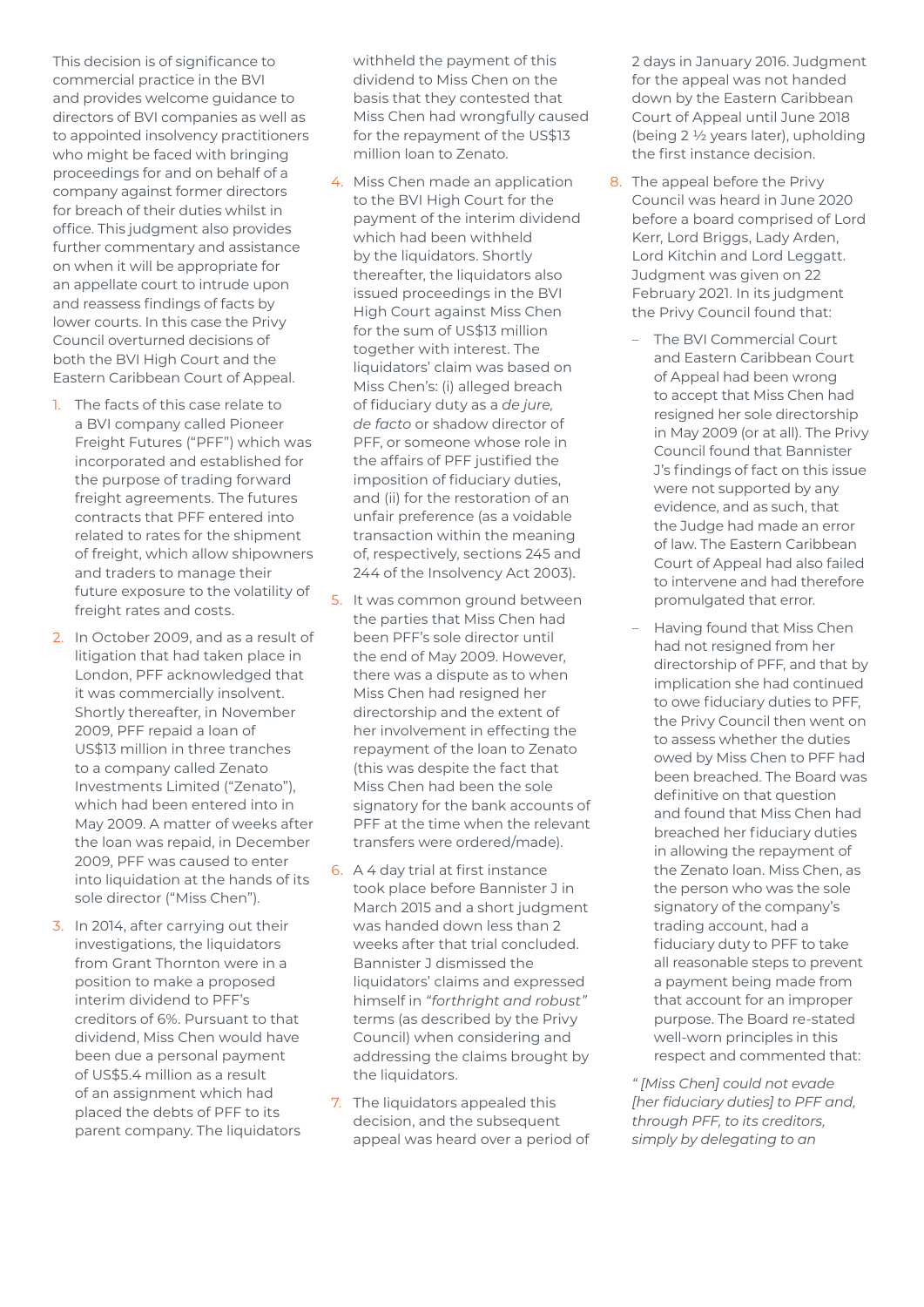**"***Byers v Chen Ningning* **is a timely reminder of the duties which BVI directors owe to the companies to which they are appointed and the need for directors to take reasonable steps to prevent any breach of duty or misapplication of the assets of the company concerned."**

*employee or a de facto director her authority to make payments from PFF's account."*

*"It has been held in a number of cases, correctly, in the Board's opinion, that a director may not knowingly stand by idly and allow a company's assets to be depleted improperly: see, for example, Walker v Stones [2001] QB 902, at 921D-E per Sir Christopher Slade; Neville v Krikorian [2006] EWCA Civ 943; [2007] 1 BCLC 1, paras 49-51 per Chadwick LJ; Lexi Holdings v Luqman [2007] EWHC 2652 (Ch), paras 201-205 per Briggs J (as he then was). To the contrary, a director who knows that a fellow director is acting in breach of duty or that an employee is misapplying the assets of the company must take reasonable steps to prevent those activities from occurring."*

– With respect to the delay in the Court of Appeal delivering its judgment, the Board accepted that the delay had been excessive and that this therefore justified the careful consideration of the merits of the appeal by the Privy Council.

## **Conclusion**

*Byers v Chen Ningning* is a timely reminder of the duties which BVI directors owe to the companies to which they are appointed and the need for directors to take reasonable steps to prevent any breach of duty or misapplication of the assets of the company concerned. The decision also offers further additional judicial guidance and commentary as to when an aggrieved party can ask an appellate court to intervene in substance due to excessive delays in the usual processes of the court and the administration of justice.

*This article has been co-authored by HFW and Lennox Paton. The teams which acted for the successful liquidators in this case were led by Rick Brown (Partner, HFW) and Scott Cruickshank (Partner, Lennox Paton), and assisted by Joshua Prest (Trainee Solicitor, HFW) and Jonathan Child (Senior Associate, Lennox Paton).*

For further information, please contact the authors of this briefing or your usual HFW contact.



**RICK BROWN** Partner, London **T** +44 (0)20 7264 8461 **E** rick.brown@hfw.com



**JOSHUA PREST** Associate, London **T** +44 (0)20 7264 8836 **E** joshua.prest@hfw.com